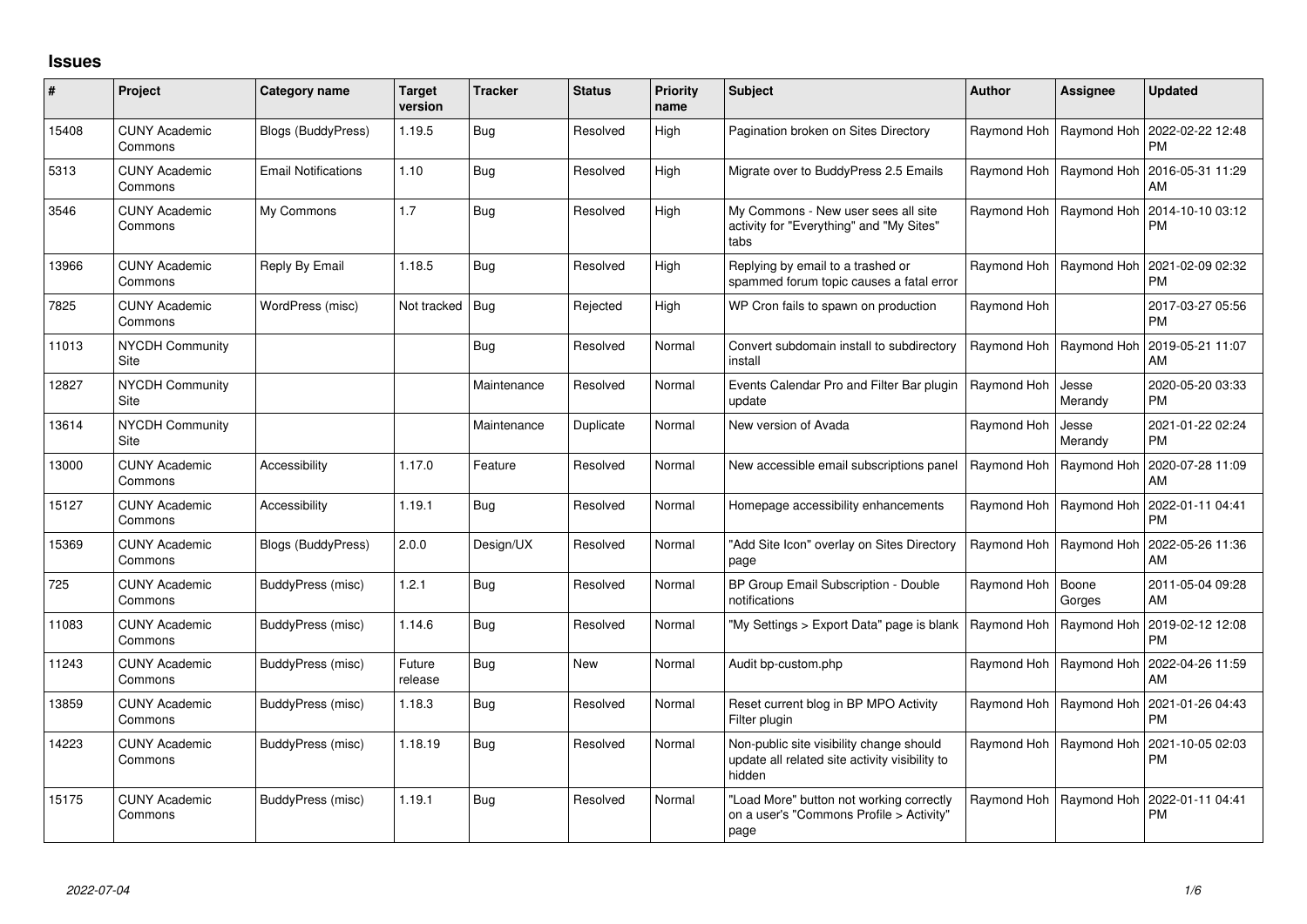| #     | Project                         | Category name              | <b>Target</b><br>version | <b>Tracker</b> | <b>Status</b> | <b>Priority</b><br>name | <b>Subject</b>                                                                                    | <b>Author</b>             | Assignee                  | Updated                       |
|-------|---------------------------------|----------------------------|--------------------------|----------------|---------------|-------------------------|---------------------------------------------------------------------------------------------------|---------------------------|---------------------------|-------------------------------|
| 15215 | <b>CUNY Academic</b><br>Commons | BuddyPress (misc)          | 1.19.2                   | Bug            | Resolved      | Normal                  | bbPress adds 'no-js' body CSS class, but<br>doesn't remove the class on all pages                 | Raymond Hoh   Raymond Hoh |                           | 2022-01-25 11:33<br>AM        |
| 15216 | <b>CUNY Academic</b><br>Commons | BuddyPress (misc)          | 1.19.2                   | Bug            | Resolved      | Normal                  | Blog posts and comments from private<br>sites shouldn't be visible in sitewide<br>activity stream | Raymond Hoh               | Raymond Hoh               | 2022-01-25 11:33<br>AM        |
| 15677 | <b>CUNY Academic</b><br>Commons | BuddyPress (misc)          | 2.0.0                    | Bug            | Resolved      | Normal                  | Duplicate email template posts are being<br>created during a BuddyPress upgrade                   |                           | Raymond Hoh   Raymond Hoh | 2022-05-26 11:36<br>AM        |
| 14276 | <b>CUNY Academic</b><br>Commons | Cavalcade                  | Not tracked              | Bug            | Deferred      | Normal                  | Increase number of workers in Cavalcade                                                           |                           | Raymond Hoh   Raymond Hoh | 2021-11-16 02:34<br><b>PM</b> |
| 9639  | <b>CUNY Academic</b><br>Commons | commonsinabox.org          | Not tracked   Bug        |                | Resolved      | Normal                  | Users having problems posting to the<br>forums                                                    | Raymond Hoh               | Boone<br>Gorges           | 2018-04-20 11:37<br>AM        |
| 14749 | <b>CUNY Academic</b><br>Commons | DiRT Integration           | 1.18.18                  | Bug            | Resolved      | Normal                  | "Digital Research Tools" adminbar item<br>should not show when logged out                         |                           | Raymond Hoh   Raymond Hoh | 2021-09-07 11:51<br>AM        |
| 13455 | <b>CUNY Academic</b><br>Commons | Domain Mapping             | 1.18.0                   | Bug            | Resolved      | Normal                  | Switch from WPMU Domain Mapping to<br>Mercator                                                    | Raymond Hoh               | Raymond Hoh               | 2020-12-08 11:18<br>AM        |
| 14496 | <b>CUNY Academic</b><br>Commons | Domain Mapping             | Future<br>release        | Bug            | <b>New</b>    | Normal                  | Mapped domain SSO uses third-party<br>cookies                                                     | Raymond Hoh               | Raymond Hoh               | 2021-05-24 04:03<br>PM        |
| 3781  | <b>CUNY Academic</b><br>Commons | <b>Email Notifications</b> | 1.7.11                   | Bug            | Resolved      | Normal                  | Plain-text email formatting issues                                                                |                           | Raymond Hoh   Raymond Hoh | 2015-02-02 01:27<br>AM        |
| 5652  | <b>CUNY Academic</b><br>Commons | <b>Email Notifications</b> | 1.10                     | <b>Bug</b>     | Resolved      | Normal                  | BP Email - Multiple Forum Post email<br>doesn't show content                                      |                           | Raymond Hoh   Raymond Hoh | 2016-06-27 04:14<br>PM        |
| 6043  | <b>CUNY Academic</b><br>Commons | <b>Email Notifications</b> | 1.9.28                   | <b>Bug</b>     | Resolved      | Normal                  | Emails should not be sent to<br>noreply@commons.gc.cuny.edu                                       | Raymond Hoh               | Raymond Hoh               | 2016-09-19 05:33<br><b>PM</b> |
| 11998 | <b>CUNY Academic</b><br>Commons | <b>Email Notifications</b> | 1.15.12                  | <b>Bug</b>     | Resolved      | Normal                  | Groupblog post emails can potentially<br>contain the wrong content                                |                           | Raymond Hoh   Raymond Hoh | 2019-10-22 11:54<br>AM        |
| 7217  | <b>CUNY Academic</b><br>Commons | Events                     | 1.10.6                   | <b>Bug</b>     | Resolved      | Normal                  | BP Event Organiser issues with WP 4.7<br>and Shortcake                                            | Raymond Hoh               | Raymond Hoh               | 2016-12-21 11:57<br><b>PM</b> |
| 9203  | <b>CUNY Academic</b><br>Commons | Events                     | 1.12.8                   | Bug            | Resolved      | Normal                  | Filters on the "My Events > Calendar"<br>page no longer display                                   | Raymond Hoh               | Boone<br>Gorges           | 2018-02-12 09:40<br><b>PM</b> |
| 11891 | <b>CUNY Academic</b><br>Commons | Events                     | 1.15.10                  | <b>Bug</b>     | Resolved      | Normal                  | Private group calendar iCal URLs should<br>be accessible without logging in                       |                           | Raymond Hoh   Raymond Hoh | 2019-09-24 11:09<br>AM        |
| 4073  | <b>CUNY Academic</b><br>Commons | Group Forums               | 1.9                      | Bug            | Resolved      | Normal                  | Group forum search should show within<br>group layout                                             | Raymond Hoh               | Raymond Hoh               | 2015-11-10 06:34<br>PM        |
| 9486  | <b>CUNY Academic</b><br>Commons | Group Forums               | 1.12.11                  | <b>Bug</b>     | Resolved      | Normal                  | Revision logs show up when quoting a full<br>forum post                                           | Raymond Hoh   Raymond Hoh |                           | 2018-03-27 12:49<br>PM        |
| 14704 | <b>CUNY Academic</b><br>Commons | Group Forums               | 1.18.16                  | Bug            | Resolved      | Normal                  | <b>Additional bbPress fixes</b>                                                                   |                           | Raymond Hoh   Raymond Hoh | 2021-08-10 11:16<br>AM        |
| 14945 | <b>CUNY Academic</b><br>Commons | Home Page                  | 1.19.0                   | Bug            | Resolved      | Normal                  | Fix News page display after new header<br>and footer                                              |                           | Raymond Hoh   Raymond Hoh | 2022-01-04 11:20<br>AM        |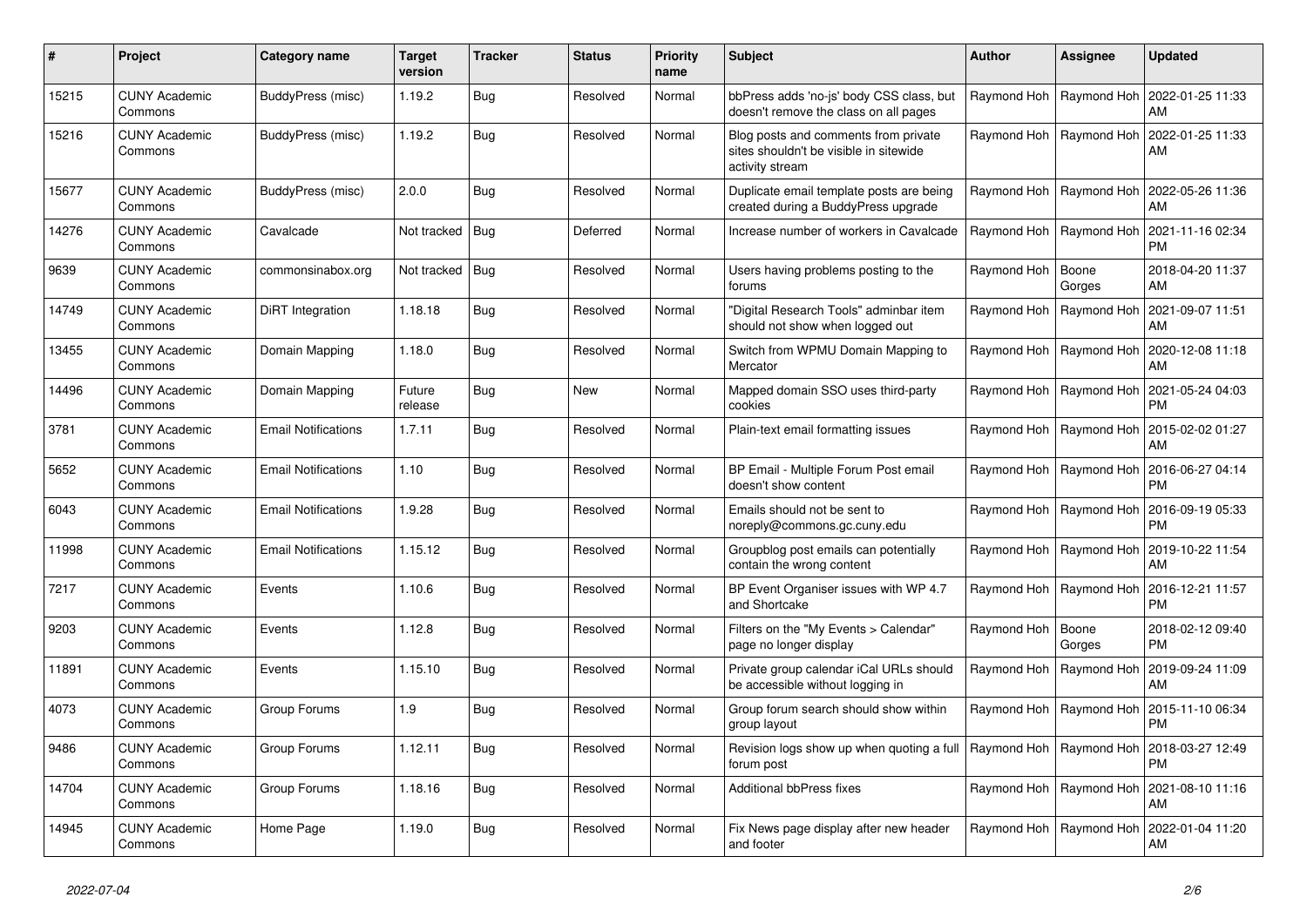| #     | Project                         | Category name                  | <b>Target</b><br>version | <b>Tracker</b> | <b>Status</b> | Priority<br>name | <b>Subject</b>                                                                           | <b>Author</b>           | <b>Assignee</b>           | Updated                       |
|-------|---------------------------------|--------------------------------|--------------------------|----------------|---------------|------------------|------------------------------------------------------------------------------------------|-------------------------|---------------------------|-------------------------------|
| 15480 | <b>CUNY Academic</b><br>Commons | Home Page                      | 1.19.5                   | <b>Bug</b>     | Resolved      | Normal           | Ensure homepage caches are cleared<br>when blog posts are published on other<br>sites    |                         | Raymond Hoh   Raymond Hoh | 2022-03-08 12:26<br>PМ        |
| 16296 | <b>CUNY Academic</b><br>Commons | Home Page                      | 2.0.2                    | Bug            | Resolved      | Normal           | 'Visit Profile" link on Member Directory<br>page doesn't work properly                   | Raymond Hoh             | Raymond Hoh               | 2022-06-29 11:31<br>AM        |
| 13497 | <b>CUNY Academic</b><br>Commons | Internal Tools and<br>Workflow | 1.17.6                   | Bug            | Resolved      | Normal           | Remove Elemental theme cache files                                                       |                         | Raymond Hoh   Raymond Hoh | 2020-10-27 11:00<br>AM        |
| 15145 | <b>CUNY Academic</b><br>Commons | Layout                         | 1.19.1                   | Bug            | Resolved      | Normal           | Sitewide footer navigation shows all<br>sub-menu items instead of just primary<br>ones   | Raymond Hoh             | Raymond Hoh               | 2022-01-04 08:09<br>PM        |
| 15213 | <b>CUNY Academic</b><br>Commons | Layout                         | 1.19.2                   | <b>Bug</b>     | Resolved      | Normal           | Layout for some group interior pages not<br>floating to the right                        | Raymond Hoh             | Raymond Hoh               | 2022-01-24 06:59<br>PM        |
| 10421 | <b>CUNY Academic</b><br>Commons | Meta                           | 1.15                     | Feature        | Resolved      | Normal           | Creative Commons license needs to be<br>updated?                                         | Raymond Hoh   Matt Gold |                           | 2019-05-07 02:30<br><b>PM</b> |
| 3792  | <b>CUNY Academic</b><br>Commons | My Commons                     | 1.7.13                   | Bug            | Resolved      | Normal           | My Commons adjustments for<br>BuddyPress 2.2                                             | Raymond Hoh             | Raymond Hoh               | 2015-02-21 06:48<br>PM        |
| 4083  | <b>CUNY Academic</b><br>Commons | My Commons                     | 1.8.1                    | <b>Bug</b>     | Resolved      | Normal           | My Commons: New users see empty<br>'group joined" activity items                         |                         | Raymond Hoh   Raymond Hoh | 2015-05-26 09:37<br>AM        |
| 9011  | <b>CUNY Academic</b><br>Commons | My Commons                     | 1.12.6                   | Bug            | Resolved      | Normal           | My Commons - Fix "About My Commons"<br>link                                              | Raymond Hoh             | Raymond Hoh               | 2018-01-09 11:13<br>AM        |
| 14908 | <b>CUNY Academic</b><br>Commons | Performance                    |                          | Bug            | New           | Normal           | Stale object cache on cdev                                                               | Raymond Hoh             | Boone<br>Gorges           | 2021-12-07 09:45<br>AM        |
| 14909 | <b>CUNY Academic</b><br>Commons | Performance                    | 1.19.0                   | Bug            | Resolved      | Normal           | Reducing DB queries and asset loading<br>on the main site                                | Raymond Hoh             | Raymond Hoh               | 2022-01-04 10:30<br>AM        |
| 15144 | <b>CUNY Academic</b><br>Commons | Performance                    | 1.19.1                   | <b>Bug</b>     | Resolved      | Normal           | Move logged-in user checks for bbPress<br>BP Notification Grabber later down the<br>page | Raymond Hoh             | Raymond Hoh               | 2022-01-11 04:41<br>PM        |
| 7815  | <b>CUNY Academic</b><br>Commons | Reply By Email                 | 1.10.14                  | <b>Bug</b>     | Resolved      | Normal           | RBE "Connect" button hangs                                                               |                         | Raymond Hoh   Raymond Hoh | 2017-03-21 12:59<br>PM        |
| 8000  | <b>CUNY Academic</b><br>Commons | Reply By Email                 | 1.10.17                  | <b>Bug</b>     | Resolved      | Normal           | Issues with RBE email sent date                                                          | Raymond Hoh             | Raymond Hoh               | 2017-04-20 10:32<br>PM        |
| 8891  | <b>CUNY Academic</b><br>Commons | Reply By Email                 | 1.12.1                   | Design/UX      | Resolved      | Normal           | Usability improvements for RBE Forum<br><b>Attachments</b>                               |                         | Raymond Hoh   Raymond Hoh | 2017-11-13 06:07<br>PM        |
| 9066  | <b>CUNY Academic</b><br>Commons | Reply By Email                 | 1.12.6                   | Bug            | Resolved      | Normal           | RBE error email not firing for new topics<br>when attachment is too large                | Raymond Hoh             | Raymond Hoh               | 2018-01-08 04:49<br><b>PM</b> |
| 9202  | <b>CUNY Academic</b><br>Commons | Reply By Email                 | 1.12.8                   | <b>Bug</b>     | Resolved      | Normal           | Attachment error emails missing topic<br>name                                            | Raymond Hoh             | Raymond Hoh               | 2018-02-13 10:49<br>AM        |
| 13332 | CUNY Academic<br>Commons        | Reply By Email                 | 1.17.4                   | Bug            | Resolved      | Normal           | 'Reply-To' email header can be corrupted<br>in WordPress 5.5                             | Raymond Hoh             | Raymond Hoh               | 2020-09-22 12:08<br>PM        |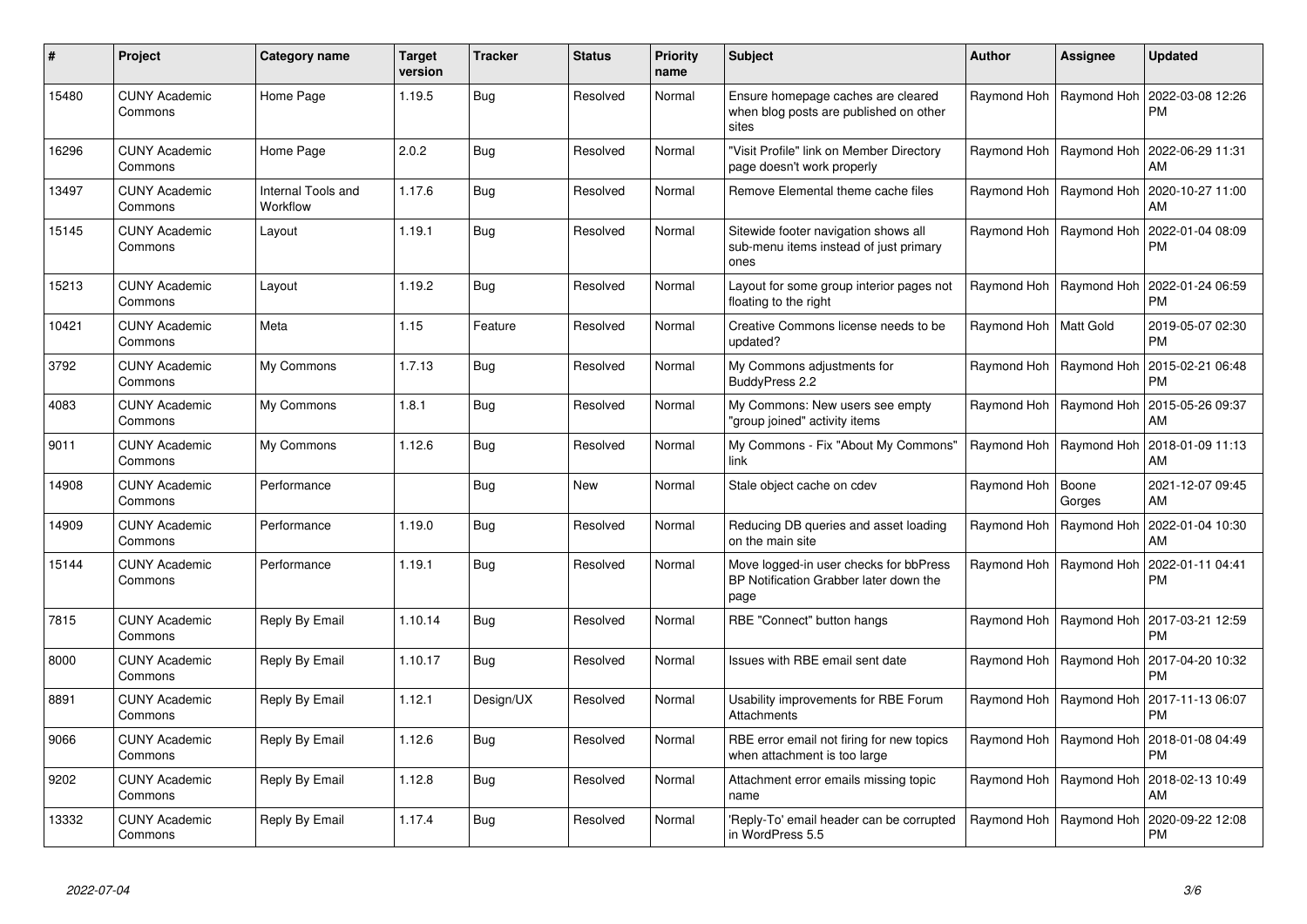| #     | Project                         | Category name           | <b>Target</b><br>version | <b>Tracker</b> | <b>Status</b> | <b>Priority</b><br>name | <b>Subject</b>                                                                                       | <b>Author</b>             | <b>Assignee</b>           | <b>Updated</b>                |
|-------|---------------------------------|-------------------------|--------------------------|----------------|---------------|-------------------------|------------------------------------------------------------------------------------------------------|---------------------------|---------------------------|-------------------------------|
| 16176 | <b>CUNY Academic</b><br>Commons | Reply By Email          | Not tracked              | <b>Bug</b>     | Resolved      | Normal                  | Set up app password for GMail IMAP<br>account                                                        | Raymond Hoh               | Boone<br>Gorges           | 2022-05-31 05:53<br>PM.       |
| 16177 | <b>CUNY Academic</b><br>Commons | Reply By Email          |                          | Bug            | New           | Normal                  | Switch to Inbound mode for RBE                                                                       | Raymond Hoh               | Raymond Hoh               | 2022-05-30 04:32<br>PM        |
| 5850  | CUNY Academic<br>Commons        | Server                  | 1.9.22                   | Bug            | Resolved      | Normal                  | New server -<br>\$_SERVER['REMOTE_ADDR'] using<br>private IP instead of user IP                      | Raymond Hoh   Raymond Hoh |                           | 2016-07-29 02:42<br><b>PM</b> |
| 5257  | <b>CUNY Academic</b><br>Commons | Social Paper            | 1.9.9                    | Bug            | Resolved      | Normal                  | Social Paper: Comment indicator<br>disappears after adding a comment to a<br>paragraph with no count | Raymond Hoh   Raymond Hoh |                           | 2016-02-25 03:07<br><b>PM</b> |
| 9177  | <b>CUNY Academic</b><br>Commons | Social Paper            | 1.12.8                   | Bug            | Resolved      | Normal                  | Social Paper directory not showing any<br>papers                                                     | Raymond Hoh   Raymond Hoh |                           | 2018-02-13 01:10<br>PM.       |
| 15029 | <b>CUNY Academic</b><br>Commons | Social Paper            | 1.18.24                  | Bug            | Resolved      | Normal                  | Social papers with post passwords should<br>not record 'new_cacsp_edit' activity items               | Raymond Hoh   Raymond Hoh |                           | 2021-12-02 04:15<br><b>PM</b> |
| 16313 | <b>CUNY Academic</b><br>Commons | Social Paper            | 2.0.2                    | Bug            | Resolved      | Normal                  | "My Papers" admin nav should be<br>removed for users without any papers                              | Raymond Hoh   Raymond Hoh |                           | 2022-06-29 11:31<br>AM        |
| 11164 | <b>CUNY Academic</b><br>Commons | Spam/Spam<br>Prevention | 1.14.7                   | Bug            | Resolved      | Normal                  | Anonymous blog comments are empty                                                                    |                           | Raymond Hoh   Raymond Hoh | 2019-02-26 02:04<br><b>PM</b> |
| 5836  | <b>CUNY Academic</b><br>Commons | Upgrades                | 1.9.22                   | Bug            | Resolved      | Normal                  | Memcached caching strategy on new<br>server                                                          |                           | Raymond Hoh   Raymond Hoh | 2016-07-26 01:45<br>PM.       |
| 1856  | <b>CUNY Academic</b><br>Commons | WordPress (misc)        | 1.4                      | Bug            | Resolved      | Normal                  | htpasswd on cdev conflicting with WP<br>cron                                                         | Raymond Hoh   Raymond Hoh |                           | 2012-04-24 03:19<br>PM        |
| 2054  | <b>CUNY Academic</b><br>Commons | WordPress (misc)        | 1.4.3                    | Bug            | Resolved      | Normal                  | Fix errors in BP External Activity                                                                   | Raymond Hoh   Raymond Hoh |                           | 2012-08-23 01:27<br><b>PM</b> |
| 2263  | <b>CUNY Academic</b><br>Commons | WordPress (misc)        | 1.4.13                   | Bug            | Resolved      | Normal                  | Google Docs Shortcode doesn't support<br>older presentations                                         | Raymond Hoh   Raymond Hoh |                           | 2012-12-11 06:48<br><b>PM</b> |
| 3780  | <b>CUNY Academic</b><br>Commons | WordPress (misc)        | 1.10                     | <b>Bug</b>     | Resolved      | Normal                  | wp-login.php template styling                                                                        | Raymond Hoh   Raymond Hoh |                           | 2016-08-24 06:30<br>AM        |
| 11250 | <b>CUNY Academic</b><br>Commons | <b>WordPress (misc)</b> | 1.14.11                  | Feature        | Resolved      | Normal                  | Update assets needed for GCDI site                                                                   | Raymond Hoh   Raymond Hoh |                           | 2019-04-23 09:27<br>AM        |
| 11297 | <b>CUNY Academic</b><br>Commons | WordPress (misc)        | 1.14.11                  | Bug            | Resolved      | Normal                  | Two versions of the same plugin and<br>theme exist                                                   | Raymond Hoh               | Boone<br>Gorges           | 2019-04-23 10:44<br>AM        |
| 11855 | <b>CUNY Academic</b><br>Commons | WordPress (misc)        | 1.15.10                  | Bug            | Resolved      | Normal                  | "More Privacy Options" message not<br>showing on login page                                          |                           | Raymond Hoh   Raymond Hoh | 2019-09-24 11:09<br>AM        |
| 12551 | <b>CUNY Academic</b><br>Commons | WordPress (misc)        | 1.17.0                   | <b>Bug</b>     | Resolved      | Normal                  | Preparing for PHP 7.4                                                                                | Raymond Hoh               |                           | 2020-07-14 01:13<br>PM        |
| 14299 | <b>CUNY Academic</b><br>Commons | WordPress (misc)        | 1.18.8                   | Bug            | Resolved      | Normal                  | Remove Site Health scheduled task                                                                    | Raymond Hoh   Raymond Hoh |                           | 2021-04-09 06:57<br><b>PM</b> |
| 15700 | <b>CUNY Academic</b><br>Commons | WordPress (misc)        | 2.0.0                    | Feature        | Resolved      | Normal                  | Add leave site functionality to "Dashboard<br>> My Sites" in admin area                              | Raymond Hoh   Raymond Hoh |                           | 2022-05-26 11:36<br>AM        |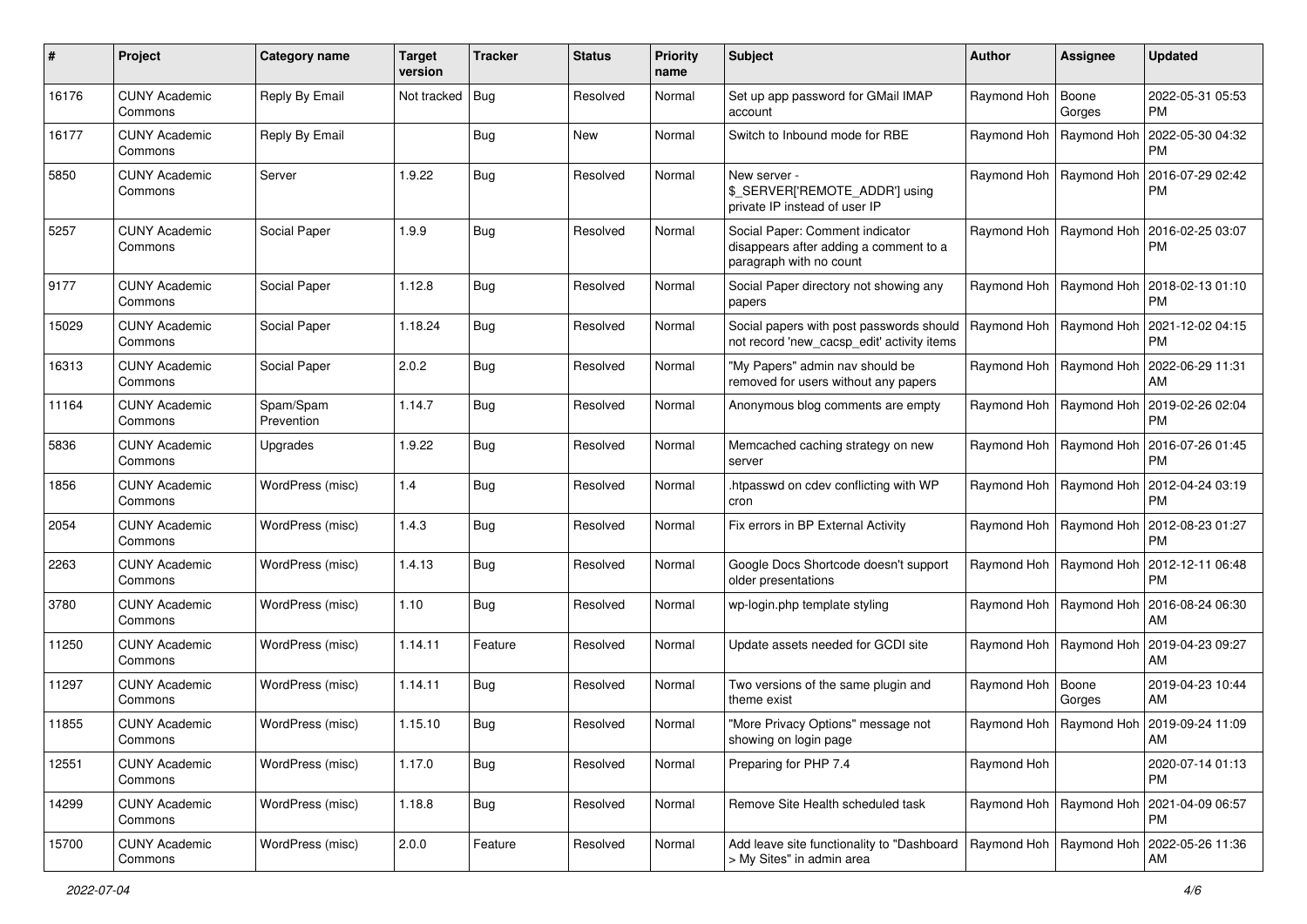| #     | Project                         | Category name            | <b>Target</b><br>version | <b>Tracker</b> | <b>Status</b> | <b>Priority</b><br>name | Subject                                                                                    | Author                    | Assignee                  | <b>Updated</b>                                     |
|-------|---------------------------------|--------------------------|--------------------------|----------------|---------------|-------------------------|--------------------------------------------------------------------------------------------|---------------------------|---------------------------|----------------------------------------------------|
| 16255 | <b>CUNY Academic</b><br>Commons | WordPress (misc)         |                          | Bug            | <b>New</b>    | Normal                  | Need to define 'MULTISITE' constant in<br>wp-config.php                                    | Raymond Hoh               |                           | 2022-06-19 09:31<br>AM                             |
| 3691  | <b>CUNY Academic</b><br>Commons | <b>WordPress Plugins</b> | Future<br>release        | <b>Bug</b>     | New           | Normal                  | WPMU Domain Mapping Debugging on<br>cdev                                                   | Raymond Hoh   Matt Gold   |                           | 2014-12-12 09:04<br>AM                             |
| 3939  | <b>CUNY Academic</b><br>Commons | <b>WordPress Plugins</b> | Future<br>release        | Bug            | Hold          | Normal                  | Activity stream support for Co-Authors<br>Plus plugin                                      | Raymond Hoh               | Raymond Hoh               | 2015-11-09 06:13<br><b>PM</b>                      |
| 5975  | <b>CUNY Academic</b><br>Commons | <b>WordPress Plugins</b> | 1.11                     | Bug            | Resolved      | Normal                  | Audit all mail plugins on the Commons                                                      | Raymond Hoh               | Daniel Jones              | 2016-12-13 08:57<br>PM                             |
| 9810  | <b>CUNY Academic</b><br>Commons | <b>WordPress Plugins</b> | 1.13.2                   | Bug            | Resolved      | Normal                  | Yoast SEO doesn't support the Guest<br>Authors feature of Co-Authors Plus                  | Raymond Hoh               | Raymond Hoh               | 2018-05-22 11:56<br>AM                             |
| 10564 | <b>CUNY Academic</b><br>Commons | <b>WordPress Plugins</b> | 1.14.1                   | Bug            | Resolved      | Normal                  | PHP 7.2 Incompatibility Problems                                                           | Raymond Hoh               | Raymond Hoh               | 2018-11-19 10:06<br>AM                             |
| 11335 | <b>CUNY Academic</b><br>Commons | <b>WordPress Plugins</b> | 1.15                     | Bug            | Resolved      | Normal                  | Add mobile responsive styles for Creative<br>Commons license popup                         | Raymond Hoh               | Raymond Hoh               | 2019-04-16 02:21<br><b>PM</b>                      |
| 12240 | <b>CUNY Academic</b><br>Commons | <b>WordPress Plugins</b> | 1.16.3                   | Bug            | Resolved      | Normal                  | wp-ms-request-membership not added<br>properly as a git submodule                          | Raymond Hoh               | Raymond Hoh               | 2019-12-27 01:05<br><b>PM</b>                      |
| 12594 | <b>CUNY Academic</b><br>Commons | <b>WordPress Plugins</b> | 1.16.9                   | Bug            | Resolved      | Normal                  | Remove Backtype Connect plugin                                                             | Raymond Hoh               | Raymond Hoh               | 2020-04-14 11:20<br>AM                             |
| 12606 | <b>CUNY Academic</b><br>Commons | <b>WordPress Plugins</b> | 1.16.9                   | Bug            | Resolved      | Normal                  | Disable PHP sessions for Custom<br>Sidebars plugin                                         | Raymond Hoh               | Raymond Hoh               | 2020-04-14 11:20<br>AM                             |
| 12654 | <b>CUNY Academic</b><br>Commons | <b>WordPress Plugins</b> | 1.16.9                   | Feature        | Resolved      | Normal                  | Update Google Docs Shortcode to v0.5                                                       | Raymond Hoh               | Raymond Hoh               | 2020-04-14 11:20<br>AM                             |
| 12850 | <b>CUNY Academic</b><br>Commons | <b>WordPress Plugins</b> | 1.16.14                  | Bug            | Resolved      | Normal                  | Event Tickets plugin calls<br>wp cache flush() after every ticket<br>addition              |                           | Raymond Hoh   Raymond Hoh | 2020-06-09 11:56<br>AM                             |
| 13721 | <b>CUNY Academic</b><br>Commons | <b>WordPress Plugins</b> | 1.18.1                   | Bug            | Resolved      | Normal                  | Update Contact Form 7                                                                      | Raymond Hoh               | Raymond Hoh               | 2020-12-17 08:41<br><b>PM</b>                      |
| 15254 | <b>CUNY Academic</b><br>Commons | <b>WordPress Plugins</b> | 1.19.3                   | Bug            | Resolved      | Normal                  | Event Tickets plugin can create new user<br>accounts and bypass BuddyPress<br>registration | Raymond Hoh               | Raymond Hoh               | 2022-02-08 02:38<br>PM                             |
| 16319 | <b>CUNY Academic</b><br>Commons | <b>WordPress Plugins</b> | 2.0.3                    | Bug            | New           | Normal                  | Request for Events Calendar Pro 5.14.2<br>update                                           | Raymond Hoh               | Raymond Hoh               | 2022-07-01 04:16<br><b>PM</b>                      |
| 3402  | <b>CUNY Academic</b><br>Commons | <b>WordPress Themes</b>  | 1.6.14                   | Bug            | Resolved      | Normal                  | Clicking subnav tabs on "News" tab does<br>not work                                        |                           |                           | Raymond Hoh   Raymond Hoh   2014-08-25 10:09<br>PM |
| 4985  | <b>CUNY Academic</b><br>Commons | ZenDesk                  | 1.9.32                   | Bug            | Resolved      | Normal                  | ZenDesk Feedback Tab is being<br>deprecated                                                | Raymond Hoh   Raymond Hoh |                           | 2016-11-01 10:20<br>AM                             |
| 776   | <b>CUNY Academic</b><br>Commons | BuddyPress (misc)        | 1.2.3                    | <b>Bug</b>     | Resolved      | Low                     | Make sure Blog Authors menu doesn't<br>overflow off visible screen                         | Raymond Hoh   Raymond Hoh |                           | 2011-06-02 09:18<br>AM                             |
| 787   | <b>CUNY Academic</b><br>Commons | WordPress (misc)         | 1.3                      | <b>Bug</b>     | Resolved      | Low                     | bp-nelo/footer.php - Remove<br>"get_option('tn_wpmu_goggle_code')" line                    | Raymond Hoh   Boone       | Gorges                    | 2011-06-06 09:37<br>AM                             |